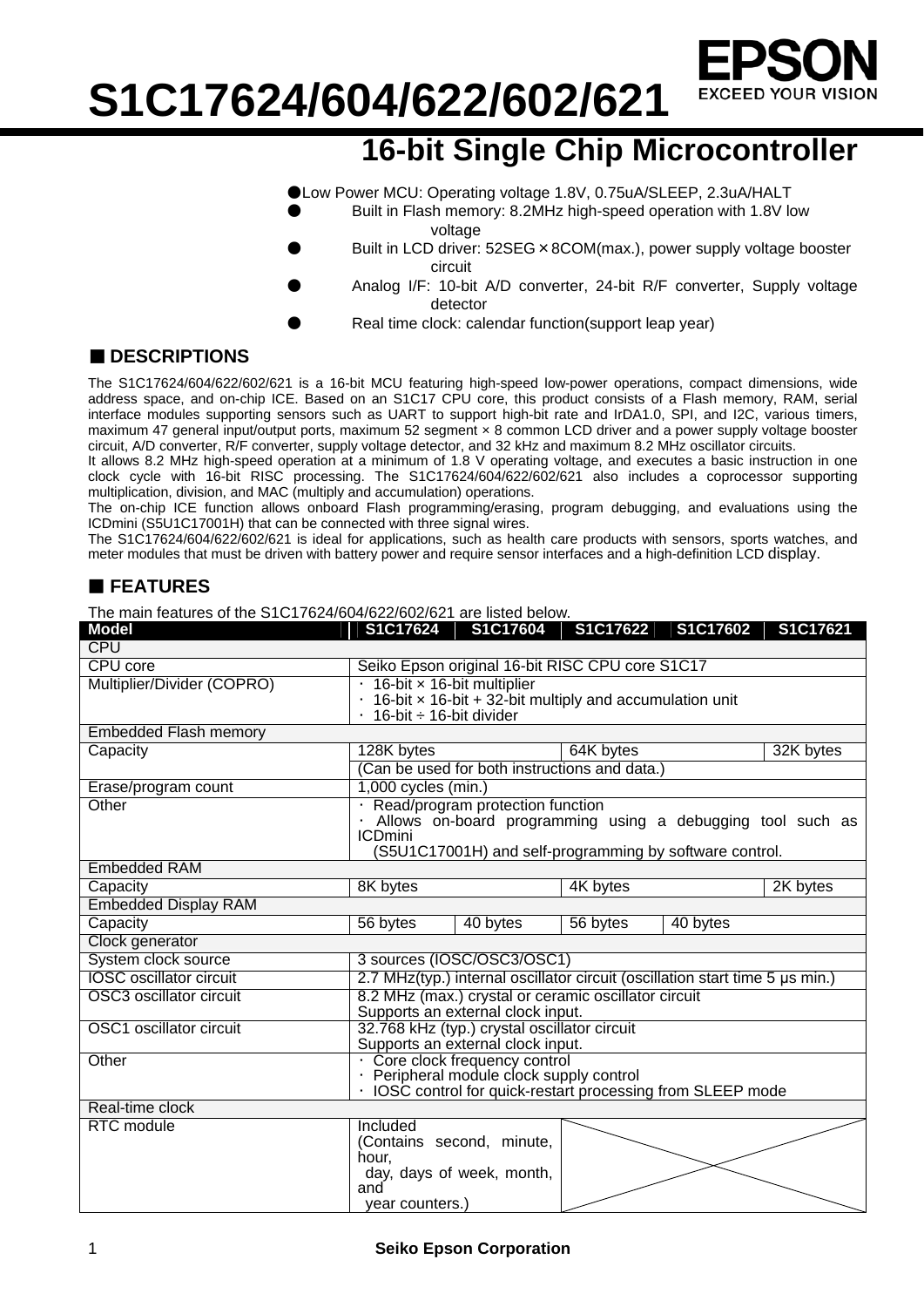| <b>Model</b>                                 | S1C17624                                                                    | S1C17604                                                       | S1C17622                    | S1C17602<br>S1C17621                                                  |  |  |
|----------------------------------------------|-----------------------------------------------------------------------------|----------------------------------------------------------------|-----------------------------|-----------------------------------------------------------------------|--|--|
| I/O ports                                    |                                                                             |                                                                |                             |                                                                       |  |  |
| Number of general-purpose                    | Max. 47 bits                                                                | Max. 36 bits                                                   | Max. 47 bits                | Max. 36 bits                                                          |  |  |
| I/O ports                                    | (Pins are shared with the peripheral I/O.)                                  |                                                                |                             |                                                                       |  |  |
| Serial interfaces                            |                                                                             |                                                                |                             |                                                                       |  |  |
| <b>SPI</b>                                   | 1 channel                                                                   |                                                                |                             |                                                                       |  |  |
| 1 <sup>2</sup> C master (I2CM)               | 1 channel                                                                   |                                                                |                             |                                                                       |  |  |
| I <sup>2</sup> C slave (I2CS)                | 1 channel                                                                   |                                                                |                             |                                                                       |  |  |
| <b>UART</b>                                  | 2 channels (IrDA1.0 supported)                                              |                                                                |                             |                                                                       |  |  |
| IR remote controller (REMC)                  | 1 channel                                                                   |                                                                |                             |                                                                       |  |  |
| <b>LCD</b> driver                            |                                                                             |                                                                |                             |                                                                       |  |  |
| <b>LCD</b> outputs                           | 56SEG x 4COM                                                                | $\cdot$ 40SEG $\times$ 4COM                                    | 56SEG × 4COM                | $\cdot$ 40SEG $\times$ 4COM                                           |  |  |
|                                              | 52SEG x 8COM                                                                | $\cdot$ 36SEG $\times$ 8COM                                    | $\cdot$ 52SEG $\times$ 8COM | $\cdot$ 36SEG $\times$ 8COM                                           |  |  |
| Other                                        | 1/3 bias (built-in power supply voltage booster circuit)                    |                                                                |                             |                                                                       |  |  |
| Timers                                       |                                                                             |                                                                |                             |                                                                       |  |  |
| 8-bit timer (T8F)                            | 2 channels (with fine mode)                                                 |                                                                |                             |                                                                       |  |  |
| 16-bit timer (T16)                           | 3 channels                                                                  |                                                                |                             |                                                                       |  |  |
| 16-bit PWM timer (T16E)                      | 1 channel                                                                   |                                                                |                             |                                                                       |  |  |
| 16-bit PWM timer (T16A2)                     | 2 channels                                                                  |                                                                |                             |                                                                       |  |  |
| 8-bit OSC1 timer (T8OSC1)                    | 1 channel                                                                   |                                                                |                             |                                                                       |  |  |
| Clock timer (CT)                             | 1 channel                                                                   |                                                                |                             |                                                                       |  |  |
| Stopwatch timer (SWT)                        | 1 channel                                                                   |                                                                |                             |                                                                       |  |  |
| Watchdog timer (WDT)                         | 1 channel                                                                   |                                                                |                             |                                                                       |  |  |
| A/D converter                                |                                                                             |                                                                |                             |                                                                       |  |  |
| Conversion method                            | Successive approximation type                                               |                                                                |                             |                                                                       |  |  |
| Number<br>of<br>analog<br>input              | 8 channels (max.)                                                           |                                                                |                             |                                                                       |  |  |
| channels                                     |                                                                             |                                                                |                             |                                                                       |  |  |
| Resolution                                   | 10 bits                                                                     |                                                                |                             |                                                                       |  |  |
| R/F converter                                |                                                                             |                                                                |                             |                                                                       |  |  |
| Conversion method                            | CR oscillation type with 24-bit counter                                     |                                                                |                             |                                                                       |  |  |
| Number of conversion channels                | 2 channels (2 sensors can be connected to each channel.)                    |                                                                |                             |                                                                       |  |  |
| Sensor supported                             | DC-bias resistive/capacitive sensors and AC-bias resistive sensors          |                                                                |                             |                                                                       |  |  |
| Other                                        | Supports external input for counting pulses                                 |                                                                |                             |                                                                       |  |  |
| Supply voltage detector (SVD)                |                                                                             |                                                                |                             |                                                                       |  |  |
| <b>Detection levels</b>                      | 15 programmable detection levels (1.8 V to 3.2 V)                           |                                                                |                             |                                                                       |  |  |
| Interrupts                                   |                                                                             |                                                                |                             |                                                                       |  |  |
| <b>Reset interrupt</b>                       | #RESET pin                                                                  |                                                                |                             |                                                                       |  |  |
| <b>NMI</b>                                   | Watchdog timer                                                              |                                                                |                             |                                                                       |  |  |
| Programmable interrupts                      | 20 systems (8 levels)                                                       |                                                                | 19 systems (8 levels)       |                                                                       |  |  |
| Power supply voltage                         |                                                                             |                                                                |                             |                                                                       |  |  |
| Operating voltage (VDD)                      | 1.8 V to 3.6 V (for normal operation)                                       |                                                                |                             |                                                                       |  |  |
|                                              | 2.7 V to 3.6 V (for Flash erasing/programming)                              |                                                                |                             |                                                                       |  |  |
| Analog voltage (AVDD)                        | $AVDD = VDD$                                                                | Built-in voltage regulator (two operating voltages switchable) |                             |                                                                       |  |  |
| Operating temperature                        |                                                                             |                                                                |                             |                                                                       |  |  |
| Operating temperature range                  | $-25^{\circ}$ C to 70 $^{\circ}$ C                                          |                                                                |                             |                                                                       |  |  |
| Current consumption (Typ. value)             |                                                                             |                                                                |                             |                                                                       |  |  |
| SLEEP state (ISLP)                           | $0.75\mu A$                                                                 |                                                                |                             |                                                                       |  |  |
|                                              | $OSC1 = OFF$ , $IOSC = OFF$ , $OSC3 = OFF$                                  |                                                                |                             |                                                                       |  |  |
| HALT state (IHALT1)                          | 2.3 <sub>µ</sub> A                                                          |                                                                |                             | 2.5 <sub>µ</sub> A                                                    |  |  |
|                                              | $OSC1 = 32kHz$ , $IOSC = OFF$ , $OSC3 = OFF$ , $PCKEN[1:0] = 0x0$ , LCD OFF |                                                                |                             |                                                                       |  |  |
| (IHALT1<br><b>HALT</b><br>state<br>$\ddot{}$ | 4.0 <sub>µ</sub> A                                                          |                                                                |                             | 3.5 <sub>µ</sub> A                                                    |  |  |
| ILCD2)                                       | $OSC1 = 32kHz$ , $IOSC = OFF$ , $OSC3 = OFF$ , $PCKEN[1:0] = 0x0$ , LCD ON  |                                                                |                             |                                                                       |  |  |
|                                              | (checker pattern displayed, highest contrast, VC2 reference voltage)        |                                                                |                             |                                                                       |  |  |
| Run state (IEXE1)                            | $14\mu$ A                                                                   |                                                                |                             | 15 <sub>µ</sub> A                                                     |  |  |
|                                              | $CPU = OSC1, OSC1 = 32kHz, IOSC = OFF, OSC3 = OFF, LCD OFF$                 |                                                                |                             |                                                                       |  |  |
| Run state (IEXE2)                            | $400\mu A$                                                                  |                                                                |                             | $410\mu A$                                                            |  |  |
|                                              |                                                                             |                                                                |                             | CPU = OSC3, OSC1 = 32kHz, IOSC = OFF, OSC3 = 1MHz ceramic oscillation |  |  |
|                                              |                                                                             |                                                                |                             |                                                                       |  |  |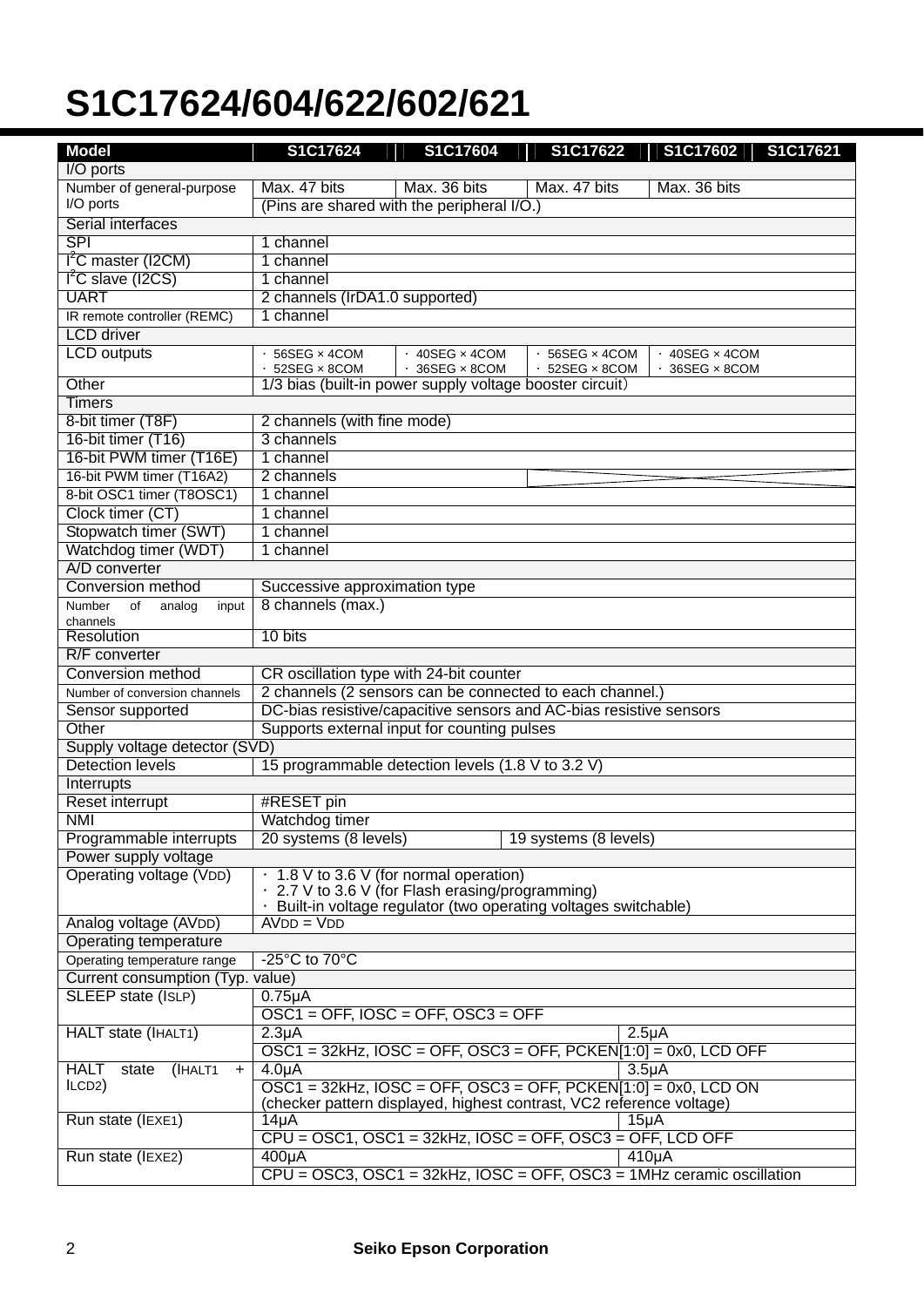| Model         | S1C17624                                                                                                                                                                                                                                           | S1C17604      | S1C17622             | S1C17602      | S1C17621 |  |  |
|---------------|----------------------------------------------------------------------------------------------------------------------------------------------------------------------------------------------------------------------------------------------------|---------------|----------------------|---------------|----------|--|--|
| Shipping form |                                                                                                                                                                                                                                                    |               |                      |               |          |  |  |
|               | <b>TQFP15-128pin</b>                                                                                                                                                                                                                               | TQFP14-100pin | <b>TQFP15-128pin</b> | TQFP14-100pin |          |  |  |
| 2             | Die form                                                                                                                                                                                                                                           |               |                      |               |          |  |  |
| 3             |                                                                                                                                                                                                                                                    |               | VFBGA7H-144          |               |          |  |  |
| Size/pitch    | TQFP15-128pin (body size: 14 mm $\times$ 14 mm, lead pitch: 0.4 mm)<br>TQFP14-100pin (body size: 12 mm $\times$ 12 mm, lead pitch: 0.4 mm)<br>VFBGA7H-144 (body size: 7 mm $\times$ 7 mm, ball pitch: 0.5 mm)<br>Die form (pad pitch: 100 $\mu$ m) |               |                      |               |          |  |  |

#### **BLOCK DIAGRAM**